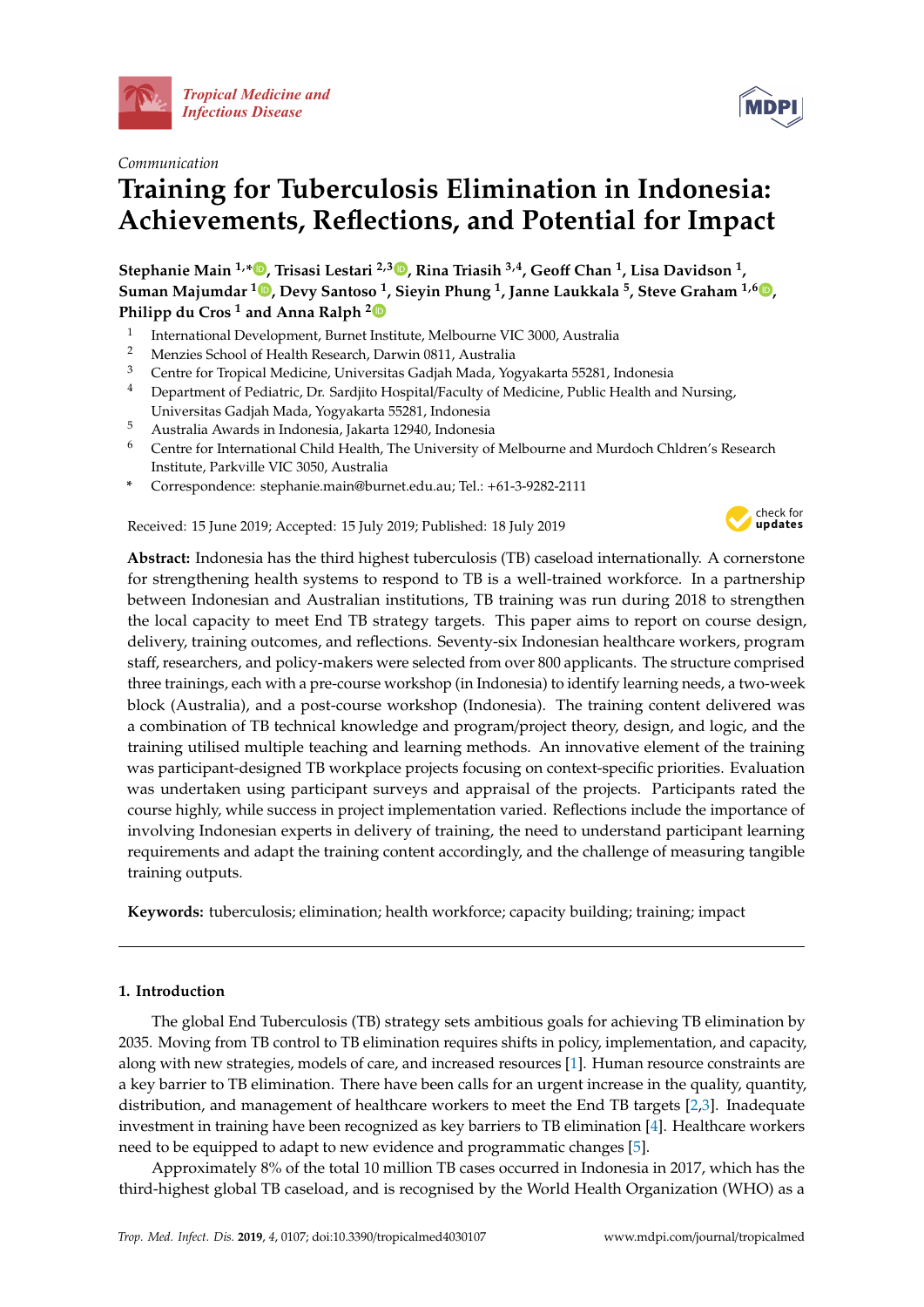high-burden country for TB, Multi-Drug Resistant TB (MDR-TB), and TB/HIV [\[6\]](#page-10-5). Human resource development, such as in-service training, training for remote-area staff, management skills, and capacity for HIV and MDR-TB care have been noted as sub-optimal and remain a challenge for TB elimination in Indonesia [\[7\]](#page-10-6). In 2018, in response to these ongoing challenges, three cohorts of Indonesian health workers, program managers, researchers, and policy makers attended training courses that focussed on "Tuberculosis: Prevention and Elimination". The courses were delivered by Australian institutions (Menzies School of Health Research and Burnet Institute) in partnership with Universitas Gadjah Mada (UGM), Indonesia.

This commentary reports on the three courses delivered under this program. The paper aims to provide a description of the purpose, design, and delivery of the training; reflect on lessons learned; discuss the effectiveness of training methodologies; and highlight key challenges in evaluating trainings.

# **2. Indonesian TB Elimination Training**

# *2.1. Training Overview*

The TB elimination training was a series of three Australia Awards in Indonesia (AAI) short courses funded by the Australian Government. AAI is a long-running program that coordinates scholarships and courses for Indonesian participants across a range of subjects to equip individuals with knowledge and skills to contribute to positive change in their work [\[8\]](#page-10-7). TB training had not previously been offered by AAI, but was recognized as an area of high need by partner organizations and the Australian Government.

The structure and key content areas were determined by the Australian Government department funding the course. The program's logic, including the course goal and objectives, were pre-selected by AAI and identified through consultations with the Indonesian Ministry of Health and the Australian embassy in Jakarta. The interpretation of specific topics and delivery design was then developed by the authors of this paper, and revised during the running of the three sequential courses in response to feedback.

Problems in Indonesia's response to TB included under-resourcing relative to the disease burden, and lack of highly skilled experts across the very geographically dispersed nation [\[7\]](#page-10-6). In particular, eastern Indonesia (Papua province) is recognized as being an especially high-burden region, with low socioeconomic status and geographical and language barriers to health care. Specific deficits in TB control are inadequate case-finding, and poor participation in recommended diagnostic, notification, and management guidelines by private practitioners [\[7](#page-10-6)[,9\]](#page-10-8).

In response, AAI training prioritized having a focus on preventive therapy implementation, active case-finding, case reporting, and public–private engagement. Participants from minority ethnicities within Indonesia, especially from eastern provinces, were prioritized for selection.

Table [1](#page-5-0) summarizes major components of the training. Proceeding sub-sections describe characteristics of the participants selected, and an evaluation of the training based on course outcomes.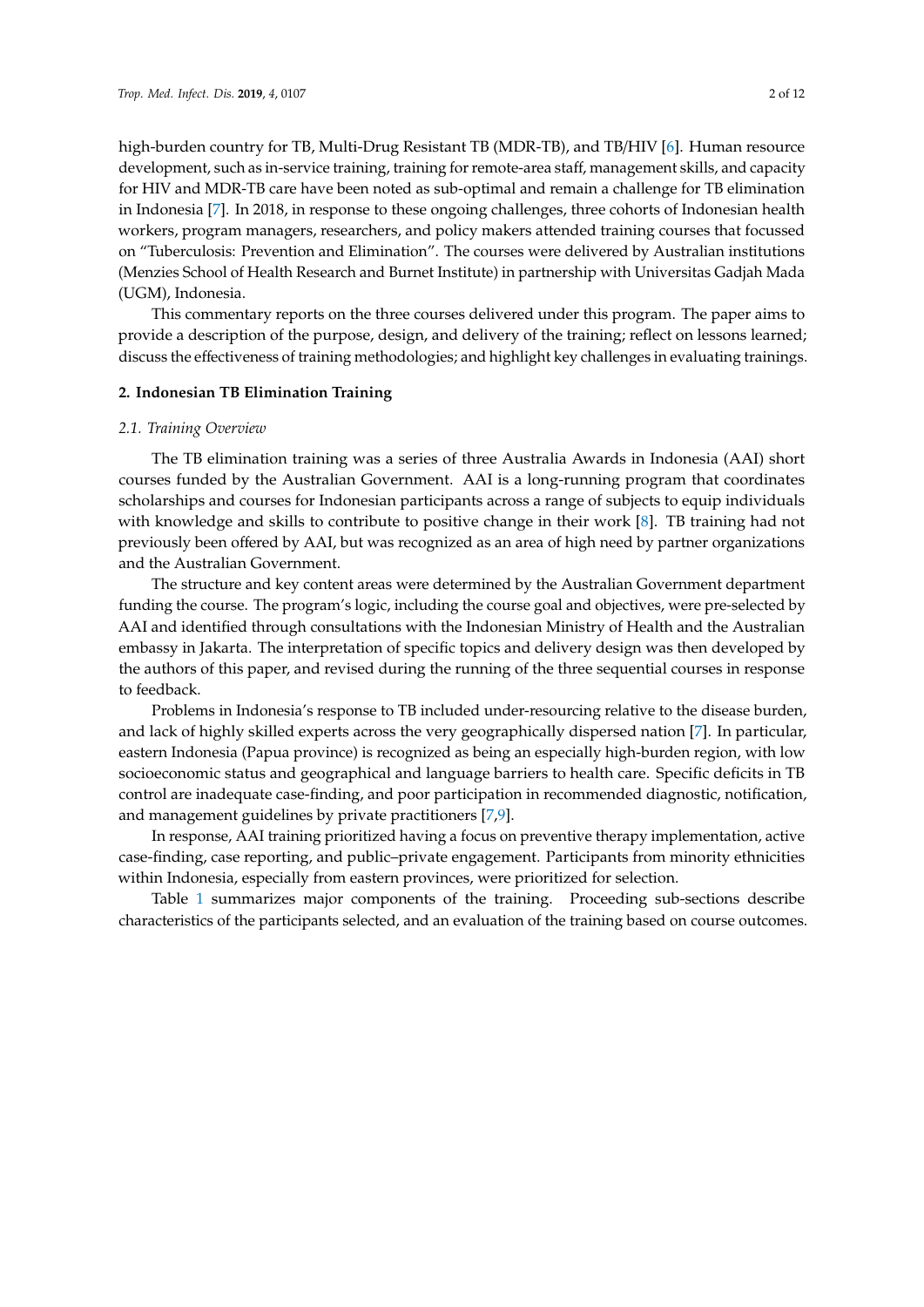| <b>Training Component</b>                                            | Description                                                                                                                                                                                                                                                                                                                                                                                                                                                                                                                                                                                                                                                                      |  |  |  |  |
|----------------------------------------------------------------------|----------------------------------------------------------------------------------------------------------------------------------------------------------------------------------------------------------------------------------------------------------------------------------------------------------------------------------------------------------------------------------------------------------------------------------------------------------------------------------------------------------------------------------------------------------------------------------------------------------------------------------------------------------------------------------|--|--|--|--|
| <b>Training Goal, Objectives, Outcomes</b><br>(pre-specified by AAI) | Goal: The capacity of health workers, program managers,<br>researchers, and policy-makers in Indonesia to end the<br>tuberculosis (TB) epidemic is strengthened through partnership<br>with Australian professionals and institutions.<br>Objectives:                                                                                                                                                                                                                                                                                                                                                                                                                            |  |  |  |  |
|                                                                      | 1.<br>The alumni use acquired knowledge, attitudes, and skills<br>to influence their professional fields and communities;<br>2.<br>The developed projects are used to inform TB policy and<br>practice in Indonesia and positively impact the local<br>response to TB elimination;<br>3.<br>Alumni draw on developed links and networks to source<br>required support and expertise.                                                                                                                                                                                                                                                                                             |  |  |  |  |
|                                                                      | Outcomes:                                                                                                                                                                                                                                                                                                                                                                                                                                                                                                                                                                                                                                                                        |  |  |  |  |
|                                                                      | 1.<br>Participants gain technical and programmatic knowledge<br>and skills in the latest, evidence-based:                                                                                                                                                                                                                                                                                                                                                                                                                                                                                                                                                                        |  |  |  |  |
|                                                                      | Public health principles for TB elimination<br>О<br>Clinical care for patients with TB, MDR-TB, TB/HIV,<br>O<br>and other co-morbidities<br>TB prevention and management<br>О<br>Health-system strengthening and<br>О<br>public-private engagement<br>Health promotion and effective Information,<br>$\bigcirc$<br>Education and Communication (IEC) tools for TB<br>2.<br>Course participants design, develop, and implement a<br>project in their workplaces based on their learning and<br>problem analyses<br>3.<br>Professional people-to-people and institutional links are<br>developed between course alumni and<br>facilitators/institutions                            |  |  |  |  |
| <b>Delivery</b>                                                      | Each of the short courses were split into three parts: a three-day<br>pre-course workshop in Indonesia; a two-week course in<br>Australia several weeks later; and a three-day<br>post-course workshop in Indonesia 2–3 months later [8]. The<br>purpose of this time-frame was to provide participants with<br>opportunities to implement their projects, and reduce disruption<br>to their workplace commitments.<br>Language translation between Indonesian and English was<br>provided simultaneously using on-site translators with<br>headphones for participants and presenters, and course materials<br>were translated and provided to the participants electronically. |  |  |  |  |

**Table 1.** Overview of training methodology.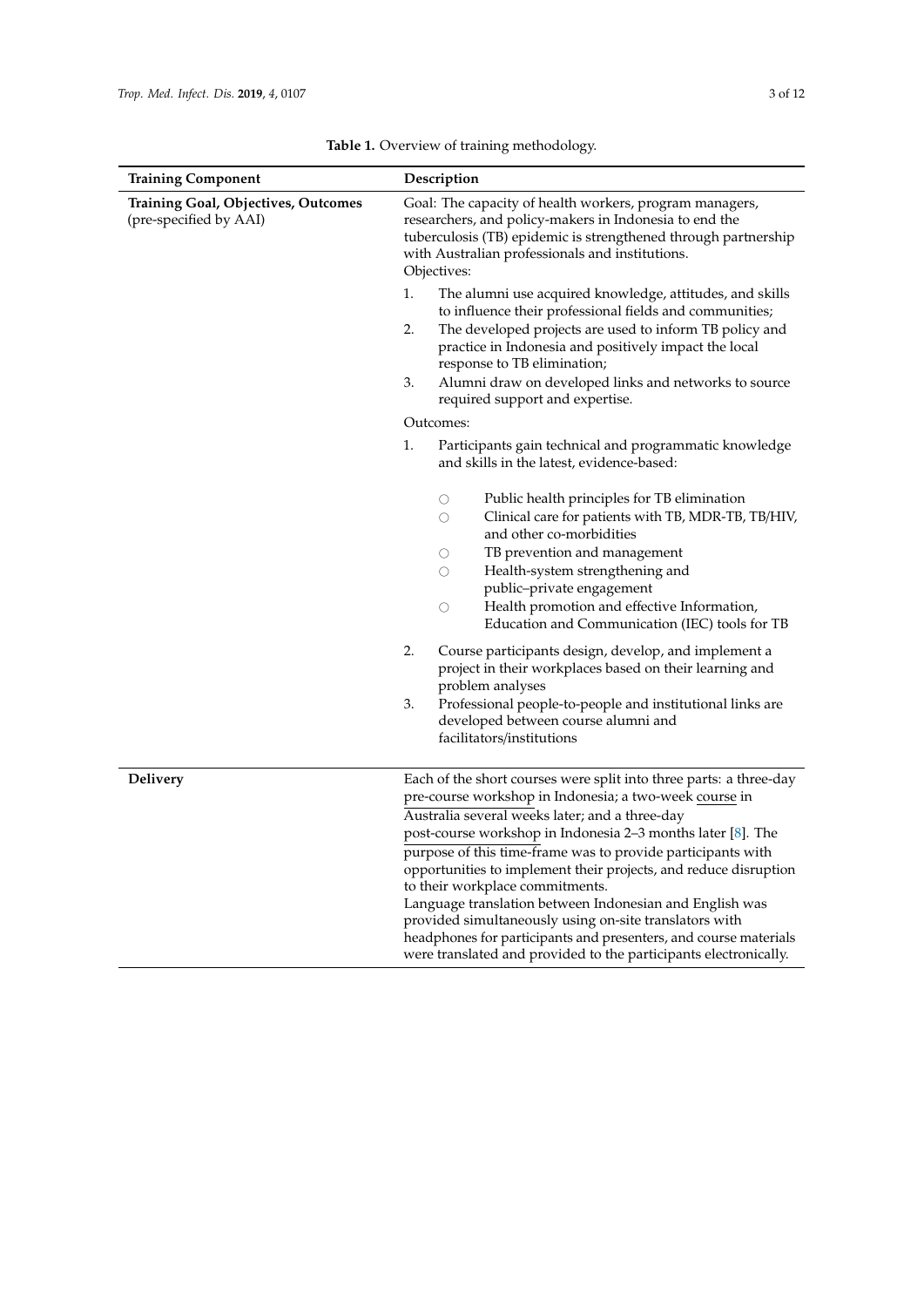|  | <b>Table 1.</b> Cont. |
|--|-----------------------|
|--|-----------------------|

| <b>Training Component</b> | Description                                                                                                                                                                                                                                                                                                                                                                                                                                                                                                                                                                                                                                                                                                                                                                                                                                                                                                                                                                                                                                                                                                                                                                                                                                                                                                                                                    |
|---------------------------|----------------------------------------------------------------------------------------------------------------------------------------------------------------------------------------------------------------------------------------------------------------------------------------------------------------------------------------------------------------------------------------------------------------------------------------------------------------------------------------------------------------------------------------------------------------------------------------------------------------------------------------------------------------------------------------------------------------------------------------------------------------------------------------------------------------------------------------------------------------------------------------------------------------------------------------------------------------------------------------------------------------------------------------------------------------------------------------------------------------------------------------------------------------------------------------------------------------------------------------------------------------------------------------------------------------------------------------------------------------|
| <b>Course Team</b>        | Two course leaders and two designers (medical doctors with TB<br>expertise), one course coordinator (project manager), and a welfare<br>officer from Australian institutions, plus two Australian and two<br>Indonesian course facilitators made up the course team. The core team<br>oversaw and coordinated the design, delivery, and evaluation of the<br>three short courses.<br>The multidisciplinary course delivery team included nurses,<br>epidemiologists, public health physicians, laboratory scientists,<br>advocacy experts, program managers, and health promoters, delivering<br>sessions that covered different areas of expertise.                                                                                                                                                                                                                                                                                                                                                                                                                                                                                                                                                                                                                                                                                                           |
| Design                    | The courses were designed by AAI in response to specific learning<br>objectives identified by the Indonesian Ministry of Health and the<br>Australian Embassy in Jakarta.<br>The training used best-practice teaching and learning methods,<br>including problem-based learning, facilitated interactive discussions,<br>group sessions for problem analysis and solution design, and<br>presentations on key concepts. Lectures, debates, and expert<br>question-and-answer sessions were used to introduce course content.<br>Group participatory sessions were intended to encourage peer learning<br>and help participants apply information to their own contexts. Practice<br>in analysing regionally-relevant scenarios and applying potential<br>solutions was included throughout. Each day commenced with a review<br>of key principles and learning from the previous day.<br>Site visits to TB control programs in Australia (Victoria and Northern<br>Territory), reference laboratories, research institutions, and tertiary<br>hospitals were also included to demonstrate practical applications of<br>interventions and strategies for TB. Networking events were held to<br>develop linkages between participants and experts in Indonesia and<br>Australia. An online participant network platform was formed for<br>ongoing communication. |
| Content                   | The training content was a combination of technical knowledge and<br>program/project theory, design, and logic. Training comprised a<br>comprehensive technical overview of TB in Indonesia and the region,<br>focusing on key evidence and strategies for TB elimination. Content<br>included drug-resistant TB care, preventive therapy, paediatric TB<br>diagnosis, active case-finding, and patient centred care. These were<br>identified as key learning area needs, and therefore included meeting<br>course objectives and Outcome 1. Additionally, the training also<br>included leading frameworks for TB elimination, such as the Search,<br>Treat, and Prevent strategy [4,10-13].<br>Project development, including training in program theory, logic, and<br>design, was a core component, supporting participants to develop and<br>implement an "Award Project" (see "Participant Outputs").<br>Knowledge levels and individual learning objectives were assessed by<br>surveys administered at the pre-course workshop. Findings were<br>combined with AAI's pre-specified learning objectives to inform the<br>final design of the course content.                                                                                                                                                                                           |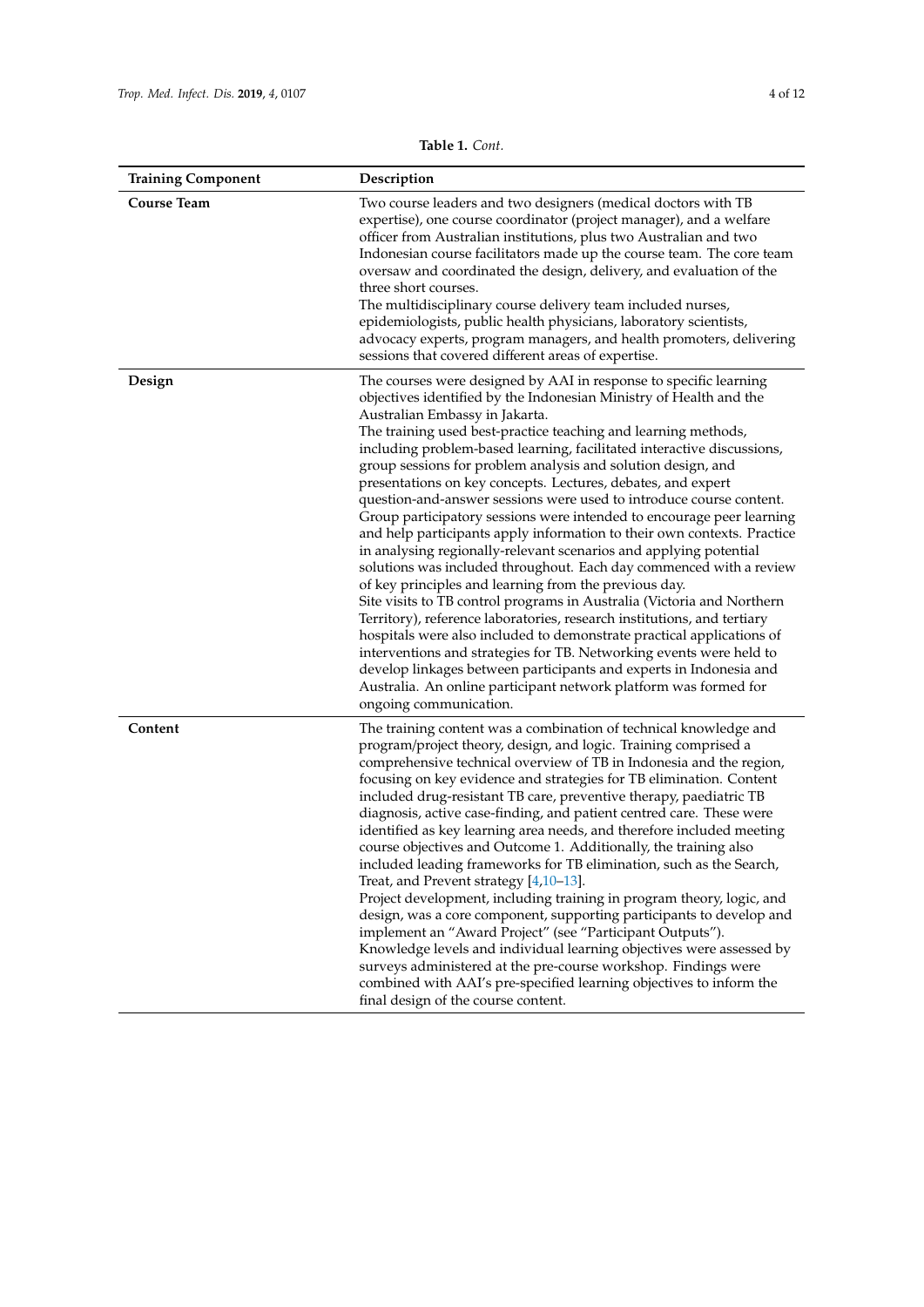|  | <b>Table 1.</b> Cont. |
|--|-----------------------|
|--|-----------------------|

| <b>Training Component</b>    | Description                                                                                                                                                                                                                                                                                                                                                                                                                                                                                                                                                                                                                                                                                                                                                                                                                                                                                                                                                                                                                                                                                                                                                                                                                                                                                                                                                                                                                                                                                                                                                                                                                                                                                                                                             |
|------------------------------|---------------------------------------------------------------------------------------------------------------------------------------------------------------------------------------------------------------------------------------------------------------------------------------------------------------------------------------------------------------------------------------------------------------------------------------------------------------------------------------------------------------------------------------------------------------------------------------------------------------------------------------------------------------------------------------------------------------------------------------------------------------------------------------------------------------------------------------------------------------------------------------------------------------------------------------------------------------------------------------------------------------------------------------------------------------------------------------------------------------------------------------------------------------------------------------------------------------------------------------------------------------------------------------------------------------------------------------------------------------------------------------------------------------------------------------------------------------------------------------------------------------------------------------------------------------------------------------------------------------------------------------------------------------------------------------------------------------------------------------------------------|
| <b>Participant Outputs</b>   | The main participant output was development and implementation of a<br>project, designed by participants in response to perceived gaps in<br>national-, provincial-, or district-level TB programs. By supporting<br>participants' learning skills in addition to knowledge growth, the<br>projects were used as a learning tool to ensure that Course Outcome 2<br>was met.<br>Participants initially developed a project proposal as part of their<br>application to be accepted into the course. The topic was approved by<br>the participant's workplace supervisor. At the pre-course workshop,<br>participants self-selected themselves into groups (18 across the three<br>courses) on the basis of common interests or geographical location. They<br>completed gap and solution analyses to revise concepts into a single<br>group project. The final project topics were agreed at the end of the<br>pre-course workshop with the delivery team's support through problem<br>and solution analyses.<br>Daily group work during the in-Australia course focused on program<br>theory and the identification and/or development of a project concept<br>note, rationale, goal, objectives, activities to achieve objectives,<br>indicators and means of verification, and a Gantt Chart and logical<br>framework.<br>The project implementation period was $\sim$ 3 months between the course<br>and the post-course workshop, at which participants presented a<br>conference-style poster. This allowed for project evaluation and<br>objective measurement of Course Outcome 2. After course completion,<br>participants were eligible to apply for grants from AAI [14]. Some<br>obtained funding support from workplaces or other avenues. |
| <b>Participant Selection</b> | Applicants from across Indonesia applied to AAI for acceptance into a<br>course. An open scheme, whereby any eligible healthcare<br>provider/policy-maker from Indonesia could apply online, and a<br>nominated scheme for applicants from the Indonesian Ministry of<br>Health, were both utilised. This approach was used to fulfil Objective<br>3-to ensure that course participants had a range of skills to help<br>support the development of a multidisciplinary network, and provide<br>cross-disciplinary analysis of program challenges in Indonesia.<br>Applicants were short-listed, interviewed, then selected by a panel of<br>health program specialists. The proposed project titles and interviews<br>were used to assess the applicants' technical knowledge and motivation.<br>Selection criteria included support from the applicant's place of work,<br>development of a project concept, relevant qualifications, professional<br>experience, the burden of TB in the applicant's location, and whether<br>participants represented areas nominated by the Ministry of Health as<br>needing strengthening.                                                                                                                                                                                                                                                                                                                                                                                                                                                                                                                                                                                                                        |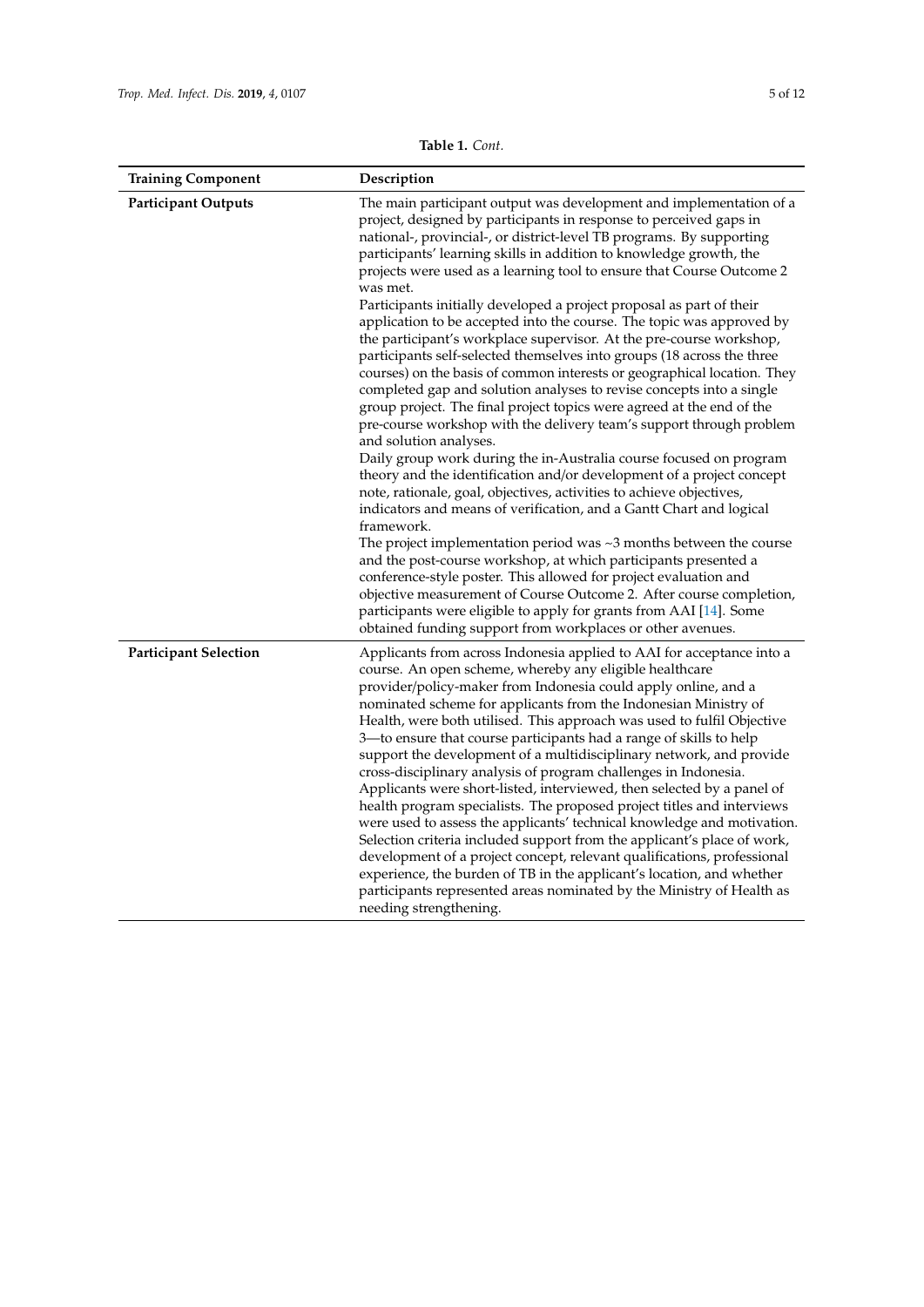<span id="page-5-0"></span>

| <b>Training Component</b> | Description                                                                                                                                                                                                                                                                                                                                                                                                                                                                    |
|---------------------------|--------------------------------------------------------------------------------------------------------------------------------------------------------------------------------------------------------------------------------------------------------------------------------------------------------------------------------------------------------------------------------------------------------------------------------------------------------------------------------|
| Evaluation                | Course outcomes were evaluated by: surveys (1: attitudes to the course;<br>2: knowledge growth); the status of implementation of the project at the<br>post-course workshop; and the networks forged and communication<br>platforms established between participants, Indonesian experts, and<br>Australian facilitators.                                                                                                                                                      |
|                           | The survey on attitudes to the course required participants to rank<br>training relevance, satisfaction, and self-perceived project outcomes at<br>the end of the course.                                                                                                                                                                                                                                                                                                      |
|                           | Surveys to ascertain self-perceived knowledge growth were<br>administered at the commencement of the pre-training workshop in<br>Indonesia and the end of the course in Australia. Knowledge growth in<br>15 topics was assessed in a questionnaire ranking knowledge from zero<br>(no knowledge) to 10 (complete knowledge).<br>Qualitative surveys using in-depth interviews have been planned to be<br>conducted by AAI approximately one year after completion of the last |
|                           | course to evaluate project implementation, determine longer-term<br>course outcomes, understand lessons learned to help improve future<br>courses, and inform future funding decisions regarding this style of<br>training.                                                                                                                                                                                                                                                    |

**Table 1.** *Cont.*

## *2.2. Participant Characteristics*

Of 817 applications, 76 Indonesian doctors, nurses, other health workers, program managers, researchers, and policy-makers were selected for the trainings (i.e., 25 or 26 per course) based on the above-described criteria. The median (IQR) age of participants was 40 (34–48) years, and 45 (59%) were female. The majority (45/76, 59%) held a Master's degree in a health-related field as their highest qualification. Participants were from governmental, private, and non-government sectors. The governmental sector was the predominant sector which was represented (36 [47%] participants), a third of whom (13/36) worked for the Ministry of Health. Most common provinces of origin were the most populous province, Java (41 [54%]) and the highest TB-burden province, Papua (20 [26%]).

# *2.3. Training Evaluation: Acceptibility, Relevance, Learning, and Links Forged*

Seventy-five participants completed pre- and post-training learning evaluations. The median self-perceived knowledge increase was 3 out of 10 points on all 15 topics of the training (Table S1). On average, participants strongly agreed that the training was acceptable and relevant to their work, and that they were satisfied with the content and training overall (Table S2).

Development of professional links could not be objectively measured, but this outcome was seen to be achieved by the highly-rated site visits (from participant surveys), the networking events organized, and the communication platforms, such as the "WhatsApp $^{TM}$ " network and ongoing quarterly course newsletter.

### *2.4. Training Evaluation: TB Elimination Projects*

Projects ranged from health promotion tools to active case-finding intiatives using phone applications. Table S3 summarises the 18 projects which were developed and implemented by thematic areas. One group which developed a treatment adherence tool won an award from the Indonesian TB Research Network and received further support through the AAI Alumni Grant Scheme for a scale-up of the project [\[14\]](#page-10-11).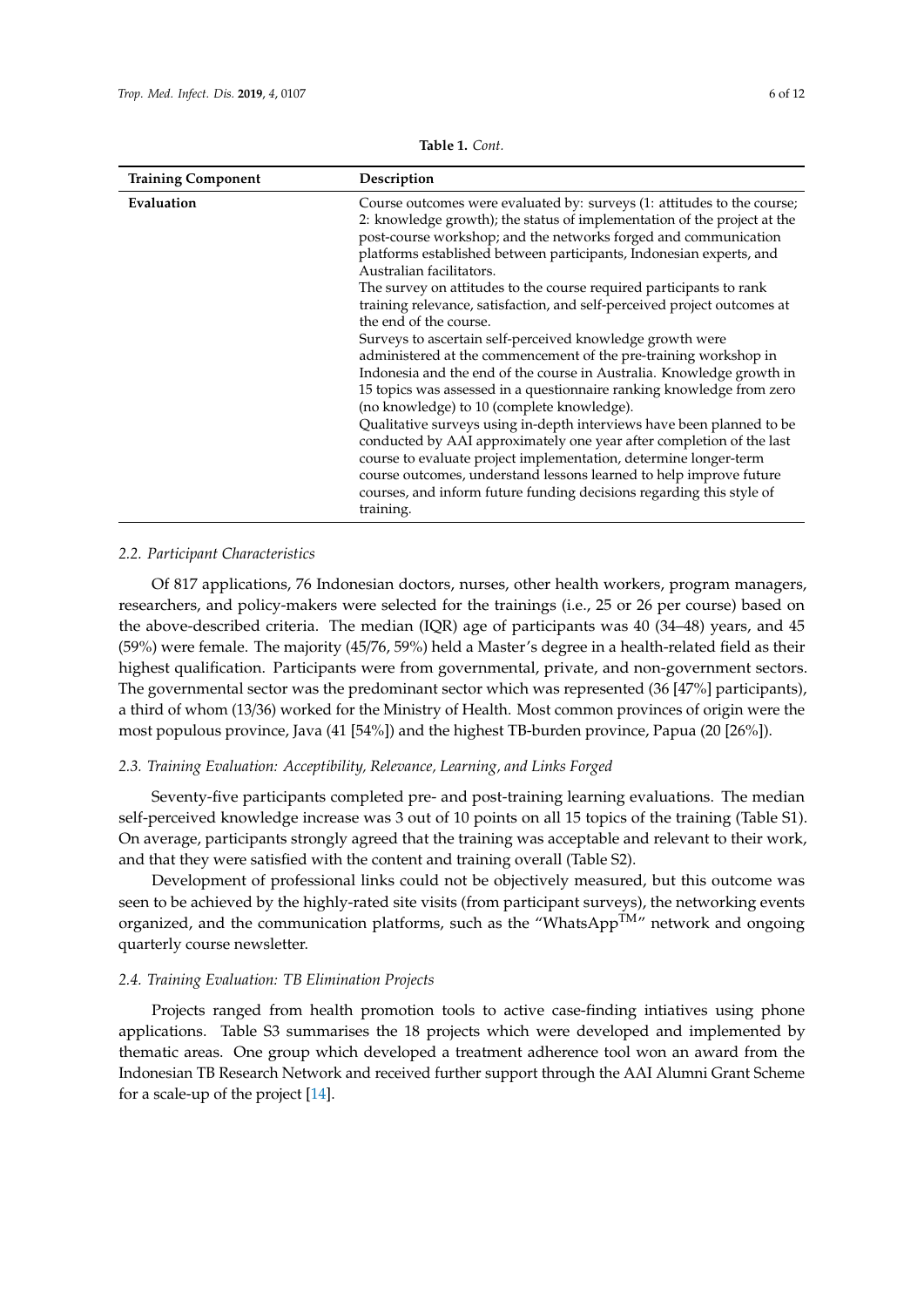# **3. Strengths and Limitations of the Trainings**

#### *3.1. Involving Local Experts in Country Specific Trainings*

To ensure locally specific, relevant content, the training team included Indonesian TB experts in all parts of the three courses, and invited speakers from the Indonesian National TB Program. These experts provided in-depth knowledge of the TB and health systems in Indonesia and associated challenges with the program, implementation, and research. This was fundamental to participants engaging with the content, understanding, and participating in their learning. Involvement of local experts also strengthened partnerships between Australian and Indonesian institutions.

#### *3.2. Participant Selection*

The participant selection process aimed to ensure that those selected were likely to make a positive difference to local TB programs and outcomes to maximize the impact of the training [\[8\]](#page-10-7). Diversity in the participants' backgrounds enriched the training by providing exposure in classroom discussions to different perspectives and experiences. However, the diversity in baseline knowledge and learning requirements also posed challenges, but individual learning needs were able to be addressed, particularly during break-out group work.

#### *3.3. Training Methodology*

A combination of technical content and program theory/logic, delivered using participatory learning, problem-solving, and critical thinking were fundamental elements of the training and contributed to positive feedback. The three-phase design allowed reworking of content to adapt to key identified needs. These approaches were acknowledged by some participants with teaching roles as approaches they would utilize in their own classrooms in Indonesia.

Australian and Indonesian stakeholders agreed that short courses would be the most suitable modality to respond to the participants' and their organizations' learning objectives, for two reasons: firstly, short courses support mid-career professionals who would not be able to leave their work for longer than two weeks to attend a specialized training program; and secondly, short courses provide participants with opportunities to connect with TB specialists from Australia and Indonesia, compare programs and initiatives, and discuss government policies and frameworks. Based on studies of short AAI courses carried out by AAI with multi-sector participants, one of the long-term outcomes of the courses is the trust built between the participants, enabling them to share ideas openly and express their opinions about government policies.

A key limitation identified was that this was predominantly classroom-based learning, rather than on-the-job learning.

# *3.4. Training Evaluation and Measuring Impact*

Evaluation measures comprised surveys and outcomes of project implementation able to be assessed at the post-course workshops (Table [1\)](#page-5-0). The projects were intended as a practical mechanism to support change of practices in workplaces, aiming to improve the quality of TB control and service delivery. The degree to which projects were successfully implemented (Table S3) therefore provided a measure of the practical impact of the training. Project implementation varied among the 18 executed projects, from still being in a start-up phase by the end of the training period, to being launched with data collection underway.

Training surveys were administered to ask participants to evaluate acceptability, relevance, and sustainability of the training and learning. The pre- and post-training surveys provided an important indication of satisfaction and knowledge gain. However, they were unable to assess the genuine impact of the training on change, if any, in workplace practices. AAI conducts annual follow-up alumni surveys and sector studies based on requests from the Australian Government. The Kirkpatrick framework is utilized in these surveys, although these primarily focus on the reaction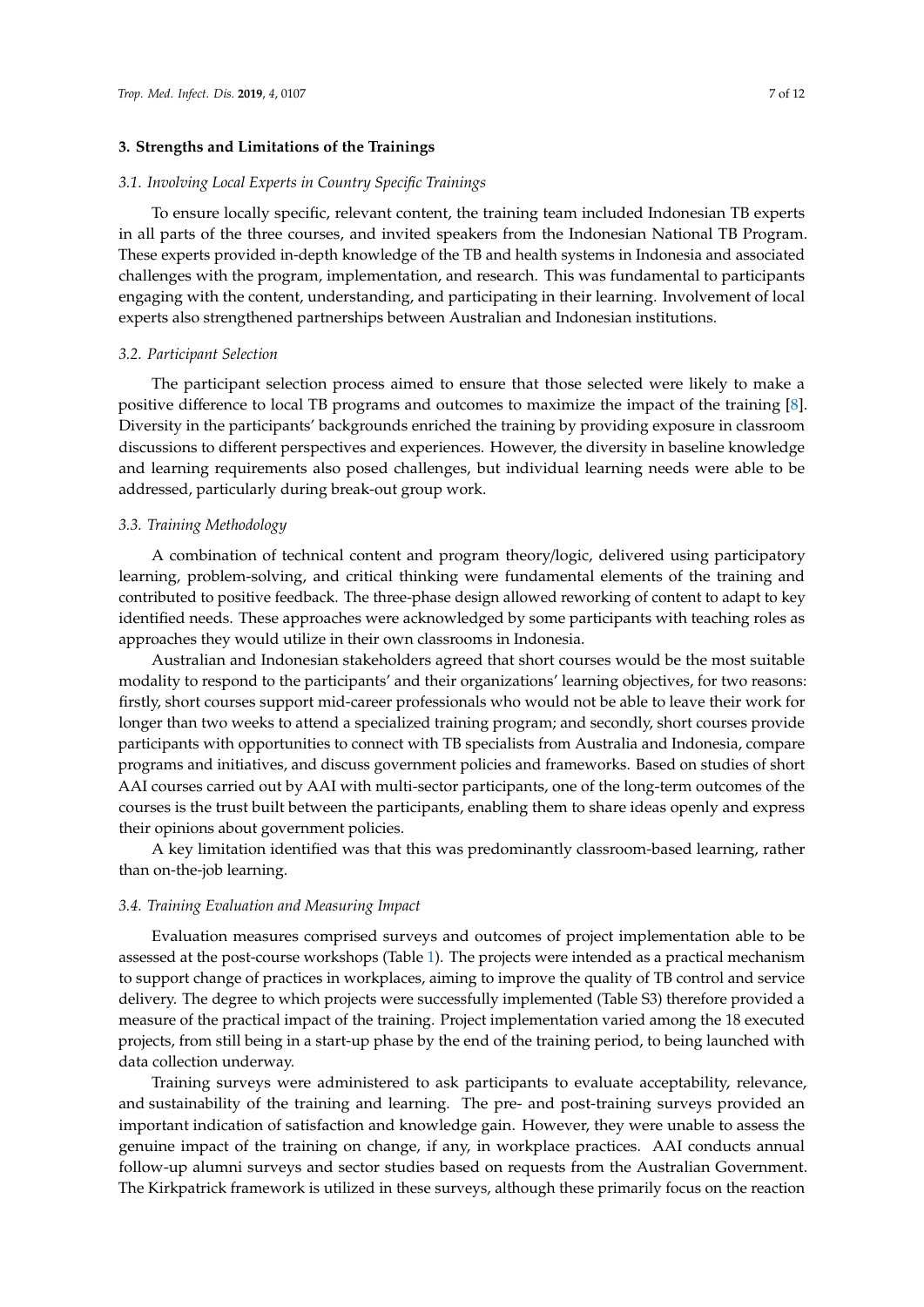and learning levels [\[15\]](#page-11-0). Some work is needed to ensure that assessment of the training and course goals are done using the higher levels of the framework.

#### **4. Discussion**

The AAI TB elimination courses illustrate challenges and opportunities in seeking to provide effective strengthening of the TB workforce through training. The AAI short courses were well-rated by participants, generated professional Indonesian–Australian connections, and supported the implementation of context-specific projects towards TB elimination. However, the design of the course (being delivered from central locations rather than in the workplace), the scope of the evaluation (being limited to feedback from participants and trainers themselves), and timing of the evaluation (at the final post-course workshop) meant that impact on TB program outcomes could not be measured.

Globally, a considerable amount of foreign aid is invested in health workforce training [\[16,](#page-11-1)[17\]](#page-11-2), with organisations such as the KNCV (Koninklijke Nederlandse Centrale Vereniging) Tuberculosis Foundation and The International Union Against Tuberculosis and Lung Disease having extensive experience in priovision of TB training. While trainings which have been designed and delivered well have the potential to be extremely valuable for achieving TB elimination, ineffective methodologies and irrelevant content can be problematic and waste vital time and resources [\[16\]](#page-11-1).

Strengths of the AAI 'Tuberculosis: Prevention and Elimination' training courses included appropriate participant selection, effective participatory training methods, and delivery of appropriately-pitched, evidence-based TB course material based on key learning needs. Processes that emphasise skill development in problem-solving and prioritise "learning by doing" are useful in increasing participant capacity, learning, and behaviour change [\[16,](#page-11-1)[18\]](#page-11-3). This concept underpins the inclusion of project development and implementation in AAI courses. Table [2](#page-9-0) provides a valuable starting point for the development and delivery of future trainings, summarizing key components utilising both pedagogical theory and experience from this training.

A limitation of this commentary paper is the lack of downstream, longer-term impact data, which was beyond the scope of this training to evaluate. We were able to measure proximal outcomes, including participant satisfaction and knowledge gain, and the extent to which project implementation had occurred by the time of the post-course workshop (2–3 months later) based on self-reported outcomes. In the design of the training, it was hoped that inclusion of award projects would serve as a more useful evaluation for the course by tracking implementation and outcomes from the projects. However, evaluating the implementation of projects without resources, particularly funding and staff, over a short time was challenging. Therefore, the actual change in practice in the delivery of TB control activities as measurable through performance indicators, such as TB notifications or outcomes, cannot be reported in this paper.

Such challenges are in keeping with other findings. Evaluations of HIV, TB, and malaria most commonly focus on pre/post-tests, focusing on factual knowledge [\[19\]](#page-11-4). A systematic review indicated that of the large number of TB health worker trainings that occur annually, only a small number have actually been evaluated [\[20\]](#page-11-5). Of those evaluated trainings, only three were conducted in the Asia-Pacific region, and these only assessed perceived learning, not behaviour change, performance, or programmatic impact [\[20\]](#page-11-5).

An approach to testing healthcare provider behaviour change is with the use of standardised patients (actors) to assess diagnosis and management practices after receipt of training [\[21](#page-11-6)[,22\]](#page-11-7). A pilot study in India utilised standardised patients to assess TB care across health facilities, demonstrating effectiveness of the methodology [\[23\]](#page-11-8). However, this approach is limited to assessing behaviour changes in health workers only.

The Structured Operational Research and Training IniTiative (SORT IT) provides an example of a training model which is inherently structured to evaluate outcomes [\[24](#page-11-9)[,25\]](#page-11-10). This model uses on-the-job-training (a "learning by doing" methodology) [\[26–](#page-11-11)[29\]](#page-11-12), and supports participants to conduct an ethics-approved project and produce a peer-reviewed publication. While the training offered under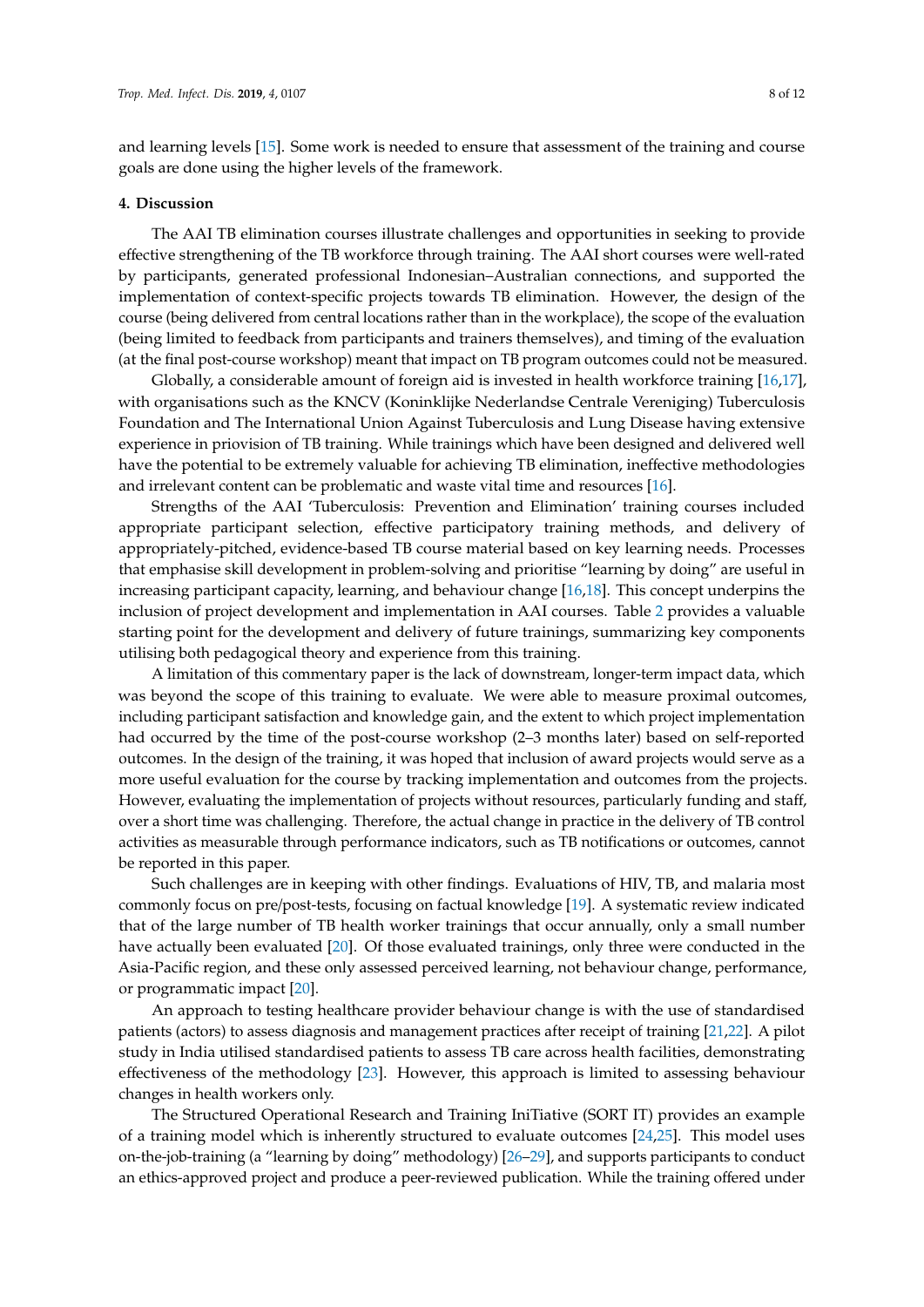the AAI scheme used a different model, some parallels exist, including the participants' outputs as opportunities to translate learning into practical action.

|                      |  | Table 2. Key training components and suggested recommendations for designing and delivering |  |  |
|----------------------|--|---------------------------------------------------------------------------------------------|--|--|
| successful training. |  |                                                                                             |  |  |
|                      |  |                                                                                             |  |  |

| <b>Training Component</b>                                          | Recommendations                                                                                                                                                                                                                                                                                                                                                     |  |  |  |
|--------------------------------------------------------------------|---------------------------------------------------------------------------------------------------------------------------------------------------------------------------------------------------------------------------------------------------------------------------------------------------------------------------------------------------------------------|--|--|--|
| Selecting training methodologies<br>that enhance learning          | Teaching does not equate to learning. Adult participants learn best<br>when the content is relevant to their job, their active participation is<br>encouraged, motivations are supported, and experiences valued.<br>Thus, training courses should incorporate participatory methods to<br>encourage active learning, including [16]:                               |  |  |  |
|                                                                    | Problem-based learning, such as problem analysis and<br>solution design;                                                                                                                                                                                                                                                                                            |  |  |  |
|                                                                    | Facilitated interactive discussions, such as debates or "meet the<br>expert" question-and-answer sessions;                                                                                                                                                                                                                                                          |  |  |  |
|                                                                    | Brief content presentations from a range of experts, reflecting<br>$\bullet$<br>the backgrounds of course participants (medical, nursing,<br>microbiology, public health, academics, and non-government<br>sector employees, such as advocacy experts);                                                                                                             |  |  |  |
|                                                                    | Group participatory sessions that emphasize "learning by<br>٠<br>doing";                                                                                                                                                                                                                                                                                            |  |  |  |
|                                                                    | Moderated group activities with presentations of work back to<br>$\bullet$<br>the group;                                                                                                                                                                                                                                                                            |  |  |  |
|                                                                    | Regular reflections of learning and methods of analysis;<br>Site visits (if applicable);                                                                                                                                                                                                                                                                            |  |  |  |
|                                                                    | On-the-job learning, supervision, and support (if applicable).                                                                                                                                                                                                                                                                                                      |  |  |  |
| Fostering a positive learning<br>environment                       | Considerations for fostering a positive learning environment<br>include:                                                                                                                                                                                                                                                                                            |  |  |  |
|                                                                    | Allowing adequate time and space for all participants to have<br>٠<br>their opinions heard;                                                                                                                                                                                                                                                                         |  |  |  |
|                                                                    | Being aware that including senior healthcare staff may hinder<br>$\bullet$<br>discussions and questions, as some participants may feel that<br>disagreeing with supervisors is disrespectful;                                                                                                                                                                       |  |  |  |
|                                                                    | Ensuring culturally appropriate and respectful training content<br>$\bullet$<br>and conduct from the training team throughout;                                                                                                                                                                                                                                      |  |  |  |
|                                                                    | If training is to be held in a country where participants do not<br>live, having a welfare officer to coordinate and mediate<br>participants and the training is advantageous.                                                                                                                                                                                      |  |  |  |
| Selecting participants who have the                                | Careful selection of participants can improve the likelihood that                                                                                                                                                                                                                                                                                                   |  |  |  |
| ability and motivation to make a<br>positive impact on TB programs | learning is translated into action within local TB programs (e.g.,<br>including healthcare providers and managers), and/or be sustainable<br>with further knowledge translation opportunities (e.g., those with<br>teaching or supervision roles). This can maximize the impact of<br>training.<br>A diverse and representative group of participants (e.g., across |  |  |  |
|                                                                    | gender, ethnicity, health sector, age, and affected communities)<br>should be included to enrich discussions.                                                                                                                                                                                                                                                       |  |  |  |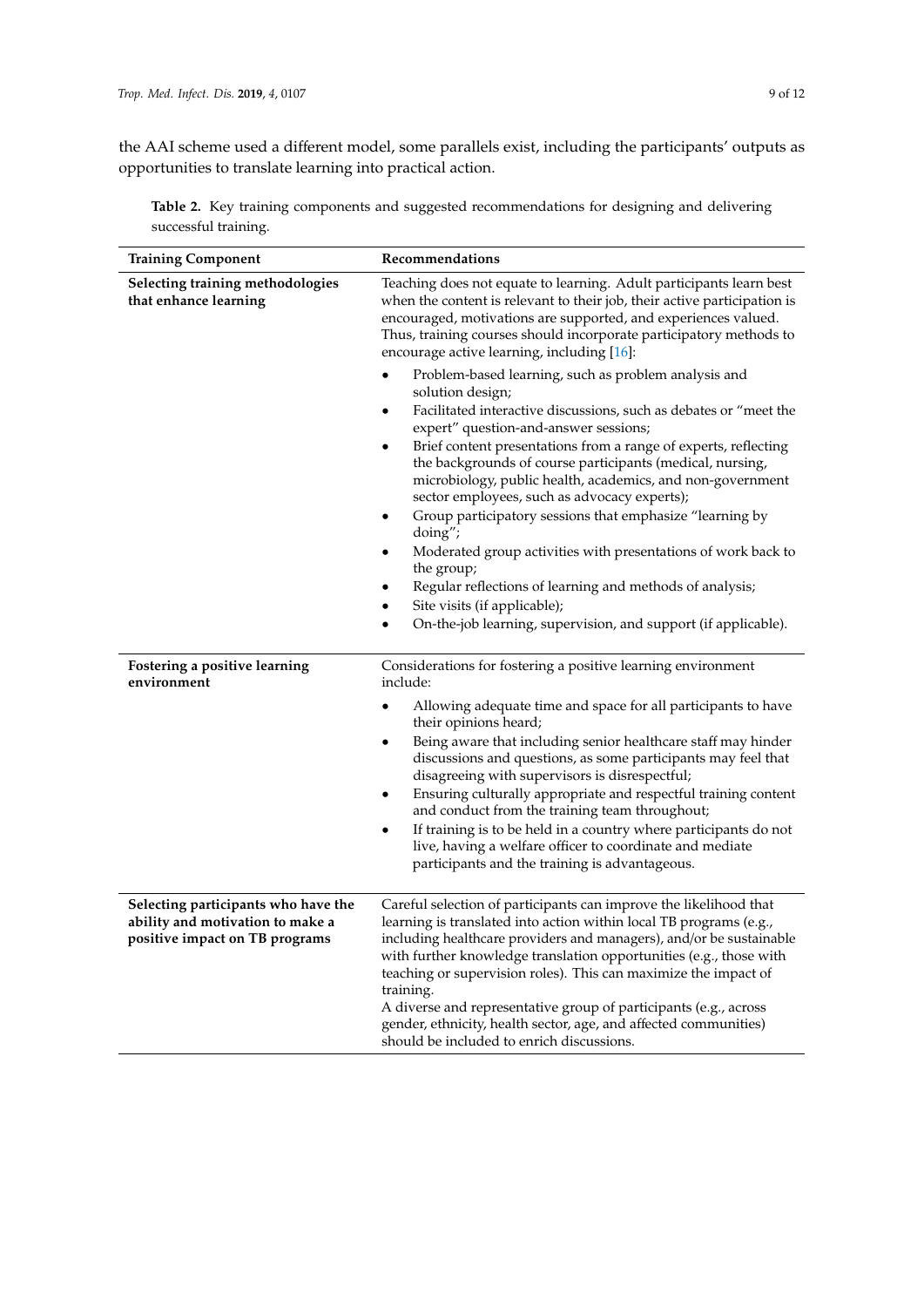<span id="page-9-0"></span>

| <b>Training Component</b>                                                                  | Recommendations                                                                                                                                                                                                                                                                                                                                                                                                                                                                                                                                                                                                                                                                                                                                                                                                                                                                                                                                                                                                      |
|--------------------------------------------------------------------------------------------|----------------------------------------------------------------------------------------------------------------------------------------------------------------------------------------------------------------------------------------------------------------------------------------------------------------------------------------------------------------------------------------------------------------------------------------------------------------------------------------------------------------------------------------------------------------------------------------------------------------------------------------------------------------------------------------------------------------------------------------------------------------------------------------------------------------------------------------------------------------------------------------------------------------------------------------------------------------------------------------------------------------------|
| Ensuring participants understand<br>and engage with training content                       | Training needs to be provided in the participants' first language<br>(either directly or in simultaneous translation) unless English<br>language fluency is high for all class members. Language skills need<br>to be ascertained prior to course delivery. A pre-course workshop<br>gives the course providers an opportunity to further gauge language<br>competence of participants. This also ensures that bilingual<br>language fluency is not an inhibitor for selection.<br>In addition to translators, content experts who are fluent in the<br>language of the participants are needed. Content experts can explain<br>technical matters and pick up any misinterpretations.<br>The content needs to be translated in advance by those who will<br>translate in real time; dual projectors can then be used if slides also<br>need to be shown in the language of course presenters.<br>Beyond language, cultural competence and respect must be<br>well-embedded in the design and delivery of the course. |
| Creating content that is acceptable<br>for varying baseline knowledge and<br>areas of work | Diversity in backgrounds and expertise of participants means that<br>baseline knowledge and learning requirements may differ, and<br>therefore it is difficult to pre-plan content.<br>Asking participants to self-rank their knowledge on topics can help<br>in pre-planning and adjusting the training content accordingly.<br>Supporting students at different levels may include incorporating<br>extra time for explaining concepts or providing relevant resources<br>prior to the training for some, or providing thought-provoking,<br>higher-level learning points to extend others.<br>Group work that streams learners based on ability/knowledge could<br>be considered. However, there are also advantages in mixing<br>abilities/knowledge in group work activities to promote discussion<br>and learning.                                                                                                                                                                                             |
| Selecting dynamic and adaptable<br>training methodologies                                  | Having multiple components to a training course is advantageous,<br>such as the three-part structure of the AAI short course. It allows<br>trainings to adapt to participant learning needs, and also gives an<br>opportunity to measure retention of knowledge and impact. For<br>example, a pre- and post-workshop can identify training needs<br>before the training, and then evaluate training outputs, retention of                                                                                                                                                                                                                                                                                                                                                                                                                                                                                                                                                                                            |

knowledge, and behaviour changes after.

positive training impacts is recommended [\[17\]](#page-11-2).

Additionally, considering long-term, continued support for participants and, if possible, in-country supervision to promote

Training evaluations should be considered and organized

prospectively. They should attempt to measure not just participant reactions, but also learning, behaviour change, and, although difficult, impact on TB programs or health systems [\[15\]](#page-11-0).

**Table 2.** *Cont.*

# **5. Conclusions**

**impact**

**Evaluating and measuring training**

The training run under the auspices of the Australia Awards in Indonesia resulted in the implementation of 18 projects addressing key Indonesian and regional priorities in TB elimination. This model used a classroom-based approach, but provided an innovative mechanism to translate learning into practice by utilising participatory learning and supporting the development and implementation of a project in participants' workplaces. The model offers one approach to human resource capacity-building for TB programs, but would be further strengthened through additional on-the-job training, more robust evaluation frameworks, and needs to occur within a program of innovation and multi-sectoral health system strengthening.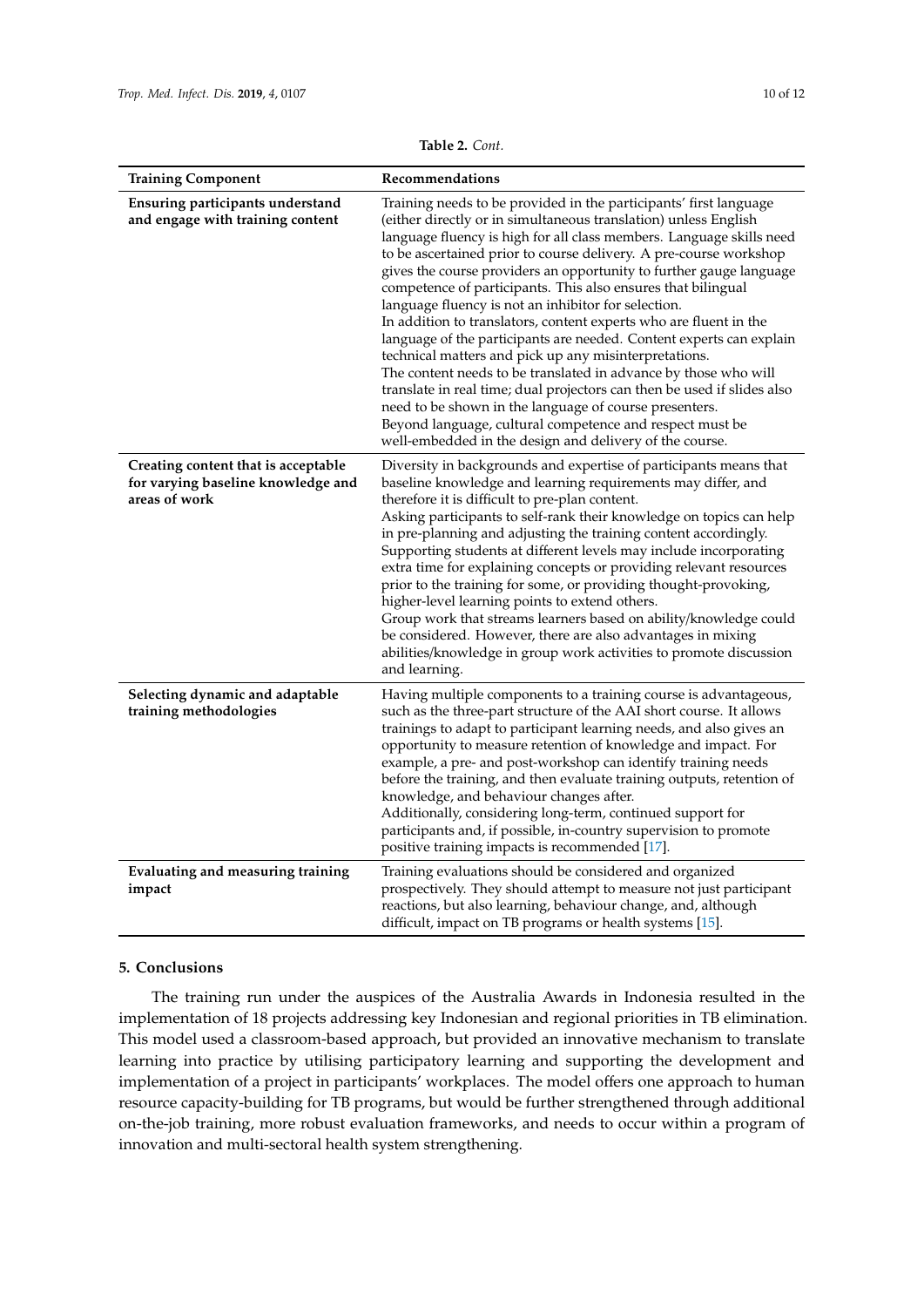**Supplementary Materials:** The following are available online at http://[www.mdpi.com](http://www.mdpi.com/2414-6366/4/3/0107/s1)/2414-6366/4/3/0107/s1, Table S1: Participant Self-Evaluation of Learning Growth. Table S2: TB Elimination Post Training Survey. Table S3; Overview of projects developed by course participants.

**Author Contributions:** Training design, S.M. (Stephanie Main), T.L., R.T., D.S., L.D., S.M. (Suman Majumdar), S.G., P.D.C., A.R.; Training coordination and delivery, S.M. (Stephanie Main), T.L., R.T., D.S., L.D., G.C., S.M. (Suman Majumdar), S.P., S.G., P.D.C., A.R.; Training evaluation and reporting, S.M. (Stephanie Main), S.P., P.D.C., A.R.; Original draft preparation, S.M. (Stephanie Main), S.G., P.D.C., A.R.; Writing—review and editing, S.M. (Stephanie Main), T.L., R.T., D.S., L.D., G.C., S.M. (Suman Majumdar), S.P., J.L., S.G., P.D.C., A.R.; Project administration, D.S., S.P.; Funding acquisition, S.M. (Suman Majumdar), S.G., P.D.C., A.R.

**Funding:** This training was funded by THE AUSTRALIAN DEPARTEMENT OF FOREIGN AFFAIRS AND TRADE through the Australia Awards in Indonesia (AAI) mechanism.

**Acknowledgments:** The authors would like to acknowledge all 76 participants who contributed to the three trainings and for their dedication, commitment and enthusiasm. The authors would also like to acknowledge the hard work of Coffey and Australia Awards in Indonesia staff, particularly Reza Irwansyah, Hanum Nahriah and Candra Summa. At Menzies School of Health Research, we greatly thanks Dr Debbie Hall for program support. We also acknowledge all Burnet Institute and University of Gadjah Mada staff who were tirelessly involved in the coordination and/or delivery of the course. APR is supported by National Health and Medical research Council Fellowship 1142011.

**Conflicts of Interest:** The authors declare no conflicts of interest.

# **References**

- <span id="page-10-0"></span>1. Reid, M.J.A.; Arinaminpathy, N.; Bloom, A.; Bloom, B.R.; Boehme, C.; Chaisson, R.; Chin, D.P.; Churchyard, G.; Cox, H.; Ditiu, L.; et al. Building a tuberculosis-free world: The Lancet Commission on tuberculosis. *Lancet* **2019**, *393*, 1331–1384. [\[CrossRef\]](http://dx.doi.org/10.1016/S0140-6736(19)30024-8)
- <span id="page-10-1"></span>2. Stop TB Partnership. The Global Plan to End TB 2016–2020. Available online: http://[www.stoptb.org](http://www.stoptb.org/global/plan/plan2/)/global/ plan/[plan2](http://www.stoptb.org/global/plan/plan2/)/ (accessed on 15 March 2019).
- <span id="page-10-2"></span>3. Harries, A.D.; Zachariah, R.; Bergstrom, K.; Blanc, L.; Salaniponi, F.M.; Elzinga, G. Human resources for control of tuberculosis and HIV-associated tuberculosis. *Int. J. Tuberc. Lung Dis.* **2005**, *9*, 128–137. [\[PubMed\]](http://www.ncbi.nlm.nih.gov/pubmed/15732730)
- <span id="page-10-3"></span>4. Rangaka, M.X.; Cavalcante, S.C.; Marais, B.J.; Thim, S.; Martinson, N.A.; Swaminathan, S.; Chaisson, R.E. Controlling the seedbeds of tuberculosis: Diagnosis and treatment of tuberculosis infection. *Lancet Lond. Engl.* **2015**, *386*, 2344–2353. [\[CrossRef\]](http://dx.doi.org/10.1016/S0140-6736(15)00323-2)
- <span id="page-10-4"></span>5. World Health Organization. WHO End TB Strategy. Available online: http://[www.who.int](http://www.who.int/tb/post2015_strategy/en/)/tb/post2015\_ [strategy](http://www.who.int/tb/post2015_strategy/en/)/en/ (accessed on 20 February 2015).
- <span id="page-10-5"></span>6. World Health Organization. *Global Tuberculosis Report*; World Health Organization: Geneva, Switzerland, 2018.
- <span id="page-10-6"></span>7. World Health Organization. A Brief History of Tuberculosis Control in Indonesia. Available online: https://apps.who.int/iris/bitstream/handle/10665/44223/[9789241598798\\_eng.pdf;jsessionid](https://apps.who.int/iris/bitstream/handle/10665/44223/9789241598798_eng.pdf;jsessionid=AABF5AFD7D70A9318CBE5C9D75307125?sequence=1)= [AABF5AFD7D70A9318CBE5C9D75307125?sequence](https://apps.who.int/iris/bitstream/handle/10665/44223/9789241598798_eng.pdf;jsessionid=AABF5AFD7D70A9318CBE5C9D75307125?sequence=1)=1 (accessed on 5 June 2019).
- <span id="page-10-7"></span>8. Australia Awards in Indonesia. Australia Awards in Indonesia: Short Term Awards. Available online: https://[www.australiaawardsindonesia.org](https://www.australiaawardsindonesia.org/content/13/short-term-awards)/content/13/short-term-awards (accessed on 18 March 2019).
- <span id="page-10-8"></span>9. Lestari, T.; Graham, S.; van den Boogard, C.; Triasih, R.; Poespoprodjo, J.R.; Ubra, R.R.; Kenangalem, E.; Mahendradhata, Y.; Anstey, N.M.; Bailie, R.S.; et al. Bridging the knowledge-practice gap in tuberculosis contact management in a high-burden setting: A mixed-methods protocol for a multicenter health system strengthening study. *Implement. Sci.* **2019**, *14*, 31. [\[CrossRef\]](http://dx.doi.org/10.1186/s13012-019-0870-x) [\[PubMed\]](http://www.ncbi.nlm.nih.gov/pubmed/30890160)
- <span id="page-10-9"></span>10. Ortblad, K.F.; Salomon, J.A.; Barnighausen, T.; Atun, R. Stopping tuberculosis: A biosocial model for sustainable development. *Lancet Lond. Engl.* **2015**, *386*, 2354–2362. [\[CrossRef\]](http://dx.doi.org/10.1016/S0140-6736(15)00324-4)
- 11. Yuen, C.M.; Amanullah, F.; Dharmadhikari, A.; Nardell, E.A.; Seddon, J.A.; Vasilyeva, I.; Zhao, Y.; Keshavjee, S.; Becerra, M.C. Turning off the tap: Stopping tuberculosis transmission through active case-finding and prompt effective treatment. *Lancet* **2015**, *386*, 2334–2343. [\[CrossRef\]](http://dx.doi.org/10.1016/S0140-6736(15)00322-0)
- 12. Theron, G.; Jenkins, H.E.; Cobelens, F.; Abubakar, I.; Khan, A.J.; Cohen, T.; Dowdy, D.W. Data for action: collection and use of local data to end tuberculosis. *Lancet* **2015**, *386*, 2324–2333. [\[CrossRef\]](http://dx.doi.org/10.1016/S0140-6736(15)00321-9)
- <span id="page-10-10"></span>13. Zero, T.B. Initiative. Getting to Zero: A Guide to the Search, Treat, Prevent Comprehensive Approach for TB. Available online: http://[www.advanceaccessanddelivery.org](http://www.advanceaccessanddelivery.org/tb-activist-toolkit)/tb-activist-toolkit (accessed on 23 April 2019).
- <span id="page-10-11"></span>14. Australia Awards in Indonesia. Alumni Grant Scheme. Available online: https://[www.](https://www.australiaawardsindonesia.org/content/169/15/alumni-grant-scheme?sub=true) [australiaawardsindonesia.org](https://www.australiaawardsindonesia.org/content/169/15/alumni-grant-scheme?sub=true)/content/169/15/alumni-grant-scheme?sub=true (accessed on 24 April 2019).